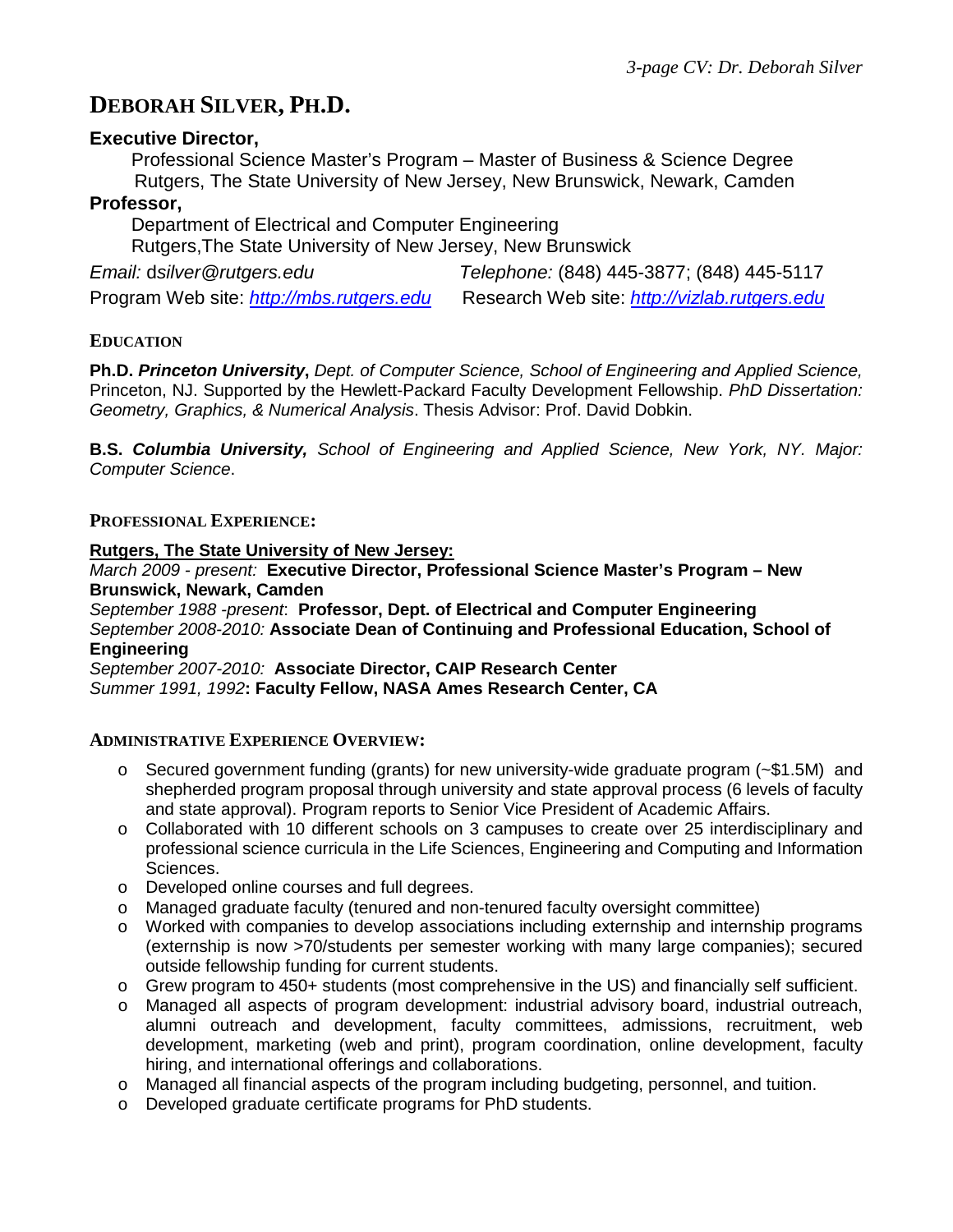- o Developed two self-funded continuing education units (science masters, engineering) and continuing education offerings.
- o Experience with labor analysis and workforce development activities & research.
- o Experience wtih: managing budgets; creating revenue positive programs; working collaboratively with faculty across different disciplines and units; research in labor & workforce opportunities; hiring faculty and staff; marketing and recruitment; creating continuing education and professional programs; creating international programs; implementing technology solutions, working with companies, and alumni development.

### **PROFESSIONAL ACTIVITIES:**

*Rutgers Academic Service (selective list):* University Senator (2019-present, 2000-2004), University Design Committee, Engineering Promotions and Advancement Committee, Graduate Decanal Review Chair, Graduate Curriculum Committees, Engineering Decanal Search Committee, ABET Review Committee, Scholastic Standing Committee.

### *Professional Service:*

#### *Current:*

- o National Professional Science Master's Association (NPSMA) Board Member 2017-present (Vice President Member Services); *Vice President:* Board of Directors, NPSMA 2013-2017. PSM Affiliation Committee Board Member, 2013-2019;
- o *Board Member:* IEEE Scientific Visualization Steering Committee 2016-present. IEEE Visualization Executive Committee Liaison (2019-present); IEEE Computer Society Professional Education Committee (2020-).
- o *Papers Committees:* IEEE & EuroVis Papers and Workshop Committees (various) 1995 present.
- o *Review Committee:* American Association of University Women, New York Academy of Sciences Blavatnik Awards, NSF, DOE

*Previous:* Restructuring IEEE Vis for the future workshop, Summer 2018. *Vice-Chair of Operation:* IEEE Technical Committee on Computer Graphics, 1993- 2000. *Editorial Board:* IEEE Transactions on Visualization and Computer Graphics, 1995-2000. *Selected Conference Organizer and Committees*: NPSMA Workshop 2017 co-chair, EuroVis Papers Committee 2016, IEEE Visualization Program Committee, 2016, *Papers Committee*: IEEE Visualization Conference 2015, EuroVis Short Paper Conference 2015. Chair, NPSMA Workshop on Cybersecurity (2014), *Program Committee:* Knowledge Assisted Visualization Workshop (2007, 2008), IEEE Visualization 2006. International Workshop on Volume Graphics (2006), IEEE Visualization 2005, IEEE Visualization 2004, IEEE Visualization 2003, IEEE Symposium on Parallel and Large-Data Visualization and Graphics 2003, Eurographics VisSym 2004, IS&T/SPIE Visualization and Data Analysis 2003. Symposium Chair, IEEE Symposium on Volume Visualization (2004). Program Co-Chair, IEEE Visualization '99, IEEE Visualization '96. Co-Chair of Papers Session, IEEE Visualization '95.Co-Editor, Visualization Blackboard, IEEE Computer Graphics and Applications, 1994-1998.

*Reviewer for:* National Science Foundation, IEEE Visualization Conference, IEEE Transactions on Visualization and Computer Graphics, IEEE Computer Graphics and Applications, ACM Siggraph, ACM publications (various), Department of Energy, Eurovis Conference.